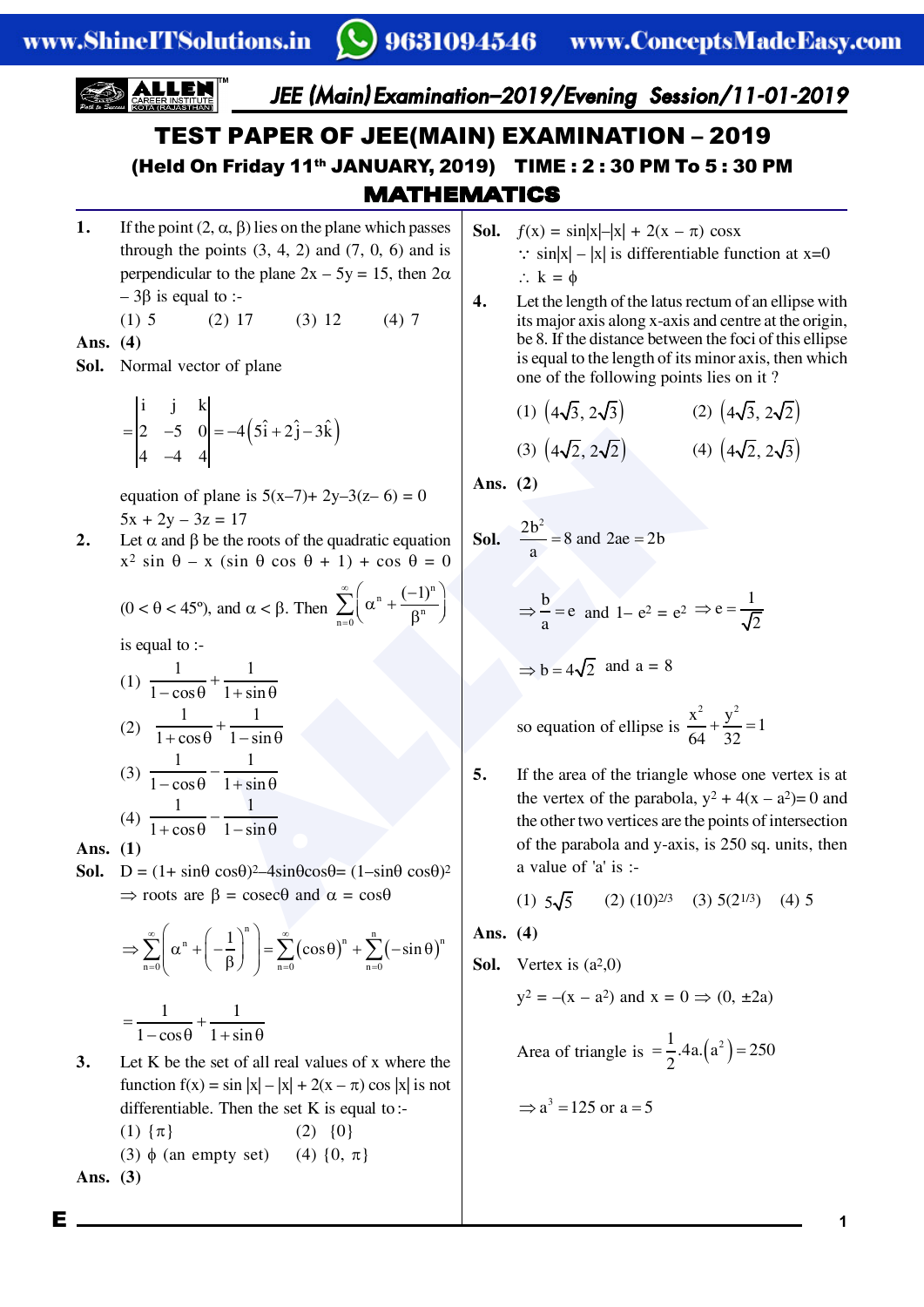#### 9631094546

www.ConceptsMadeEasy.com

## JEE (Main) Examination-2019/Evening Session/11-01-2019

6. The integral 
$$
\int_{\pi/6}^{\pi/4} \frac{dx}{\sin 2x (\tan^5 x + \cot^5 x)}
$$
 equals :  
\n(1)  $\frac{1}{10} \left( \frac{\pi}{4} - \tan^{-1} \left( \frac{1}{9\sqrt{3}} \right) \right)$   
\n(2)  $\frac{1}{5} \left( \frac{\pi}{4} - \tan^{-1} \left( \frac{1}{3\sqrt{3}} \right) \right)$   
\n(3)  $\frac{\pi}{10}$ 

(4) 
$$
\frac{1}{20} \tan^{-1} \left( \frac{1}{9\sqrt{3}} \right)
$$

Ans.  $(1)$ 

**Sol.** 
$$
I = \int_{\pi/6}^{\pi/4} \frac{dx}{\sin 2x (\tan^5 x + \cot^5 x)}
$$
  
\n
$$
I = \frac{1}{2} \int_{\pi/6}^{\pi/4} \frac{\tan^4 x \sec^2 x dx}{(1 + \tan^{10} x)}
$$
 Put  $\tan^5 x = t$   
\n
$$
I = \frac{1}{10} \int_{\left(\frac{1}{\sqrt{3}}\right)^5}^1 \frac{dt}{1 + t^2} = \frac{1}{10} \left(\frac{\pi}{4} - \tan^{-1} \frac{1}{9\sqrt{3}}\right)
$$
  
\n**7.** Let  $(x + 10)^{50} + (x - 10)^{50} = a_0 + a_1x + a_2x^2 - a_1x + a_2x^2$ 

+  $a_{50}$  x<sup>50</sup>, for all x  $\in$  R, then  $a_0$  is equal to:-

 $(1)$  12.50  $(2)$  12.00  $(3)$  12.75  $(4)$  12.25 Ans.  $(4)$ 

**Sol.**  $(10 + x)^{50} + (10 - x)^{50}$  $\Rightarrow$  a<sub>2</sub> = 2.<sup>50</sup>C<sub>2</sub>10<sup>48</sup>, a<sub>0</sub> = 2.10<sup>50</sup>

$$
\frac{a_2}{a_0} = \frac{{}^{50}C_2}{10^2} = 12.25
$$

8. Let a function  $f:(0, \infty) \to (0, \infty)$  be defined by  $f(x) = \left|1 - \frac{1}{x}\right|$ . Then f is :- $(1)$  Injective only

- (2) Not injective but it is surjective
- (3) Both injective as well as surjective
- (4) Neither injective nor surjective



 $\Rightarrow$  f(x) is not injective

but range of function is  $[0,\infty)$ 

**Remark :** If co-domain is [0, $\infty$ ), then  $f(x)$  will be surjective

9. Let  $S = \{1, 2, \dots, 20\}$ . A subset B of S is said to be "nice", if the sum of the elements of B is 203. Then the probability that a randomly chosen subset of S is "nice" is :-

(1) 
$$
\frac{6}{2^{20}}
$$
 (2)  $\frac{5}{2^{20}}$  (3)  $\frac{4}{2^{20}}$  (4)  $\frac{7}{2^{20}}$ 

Ans.  $(2)$ Sol.  $7<sub>1</sub>$ 

> 1,6  $2,5$

 $3.4$  $1.2.4$ 

$$
P = \frac{5}{2^{20}}
$$

lines  $\frac{x-3}{1} = \frac{y+1}{3} = \frac{z-6}{-1}$ Two 10. and  $\frac{x+5}{7} = \frac{y-2}{-6} = \frac{z-3}{4}$  intersect at the point R. The reflection of R in the xy-plane has coordinates :- $(1)$   $(2, 4, 7)$  $(2) (-2, 4, 7)$  $(3)$   $(2, -4, -7)$  $(4)$   $(2, -4, 7)$ Ans.  $(3)$ **Sol.** Point on L<sub>1</sub> ( $\lambda$  + 3, 3 $\lambda$  – 1, - $\lambda$  + 6)

Point on L<sub>2</sub>  $(7\mu - 5, -6\mu + 2, 4\mu + 3)$  $\Rightarrow \lambda + 3 = 7\mu - 5$  $\dots(i)$  $3\lambda - 1 = -6\mu + 2$  $...(ii) \Rightarrow \lambda = -1, \mu=1$ point  $R(2,-4,7)$ Reflection is  $(2,-4,-7)$ 

Е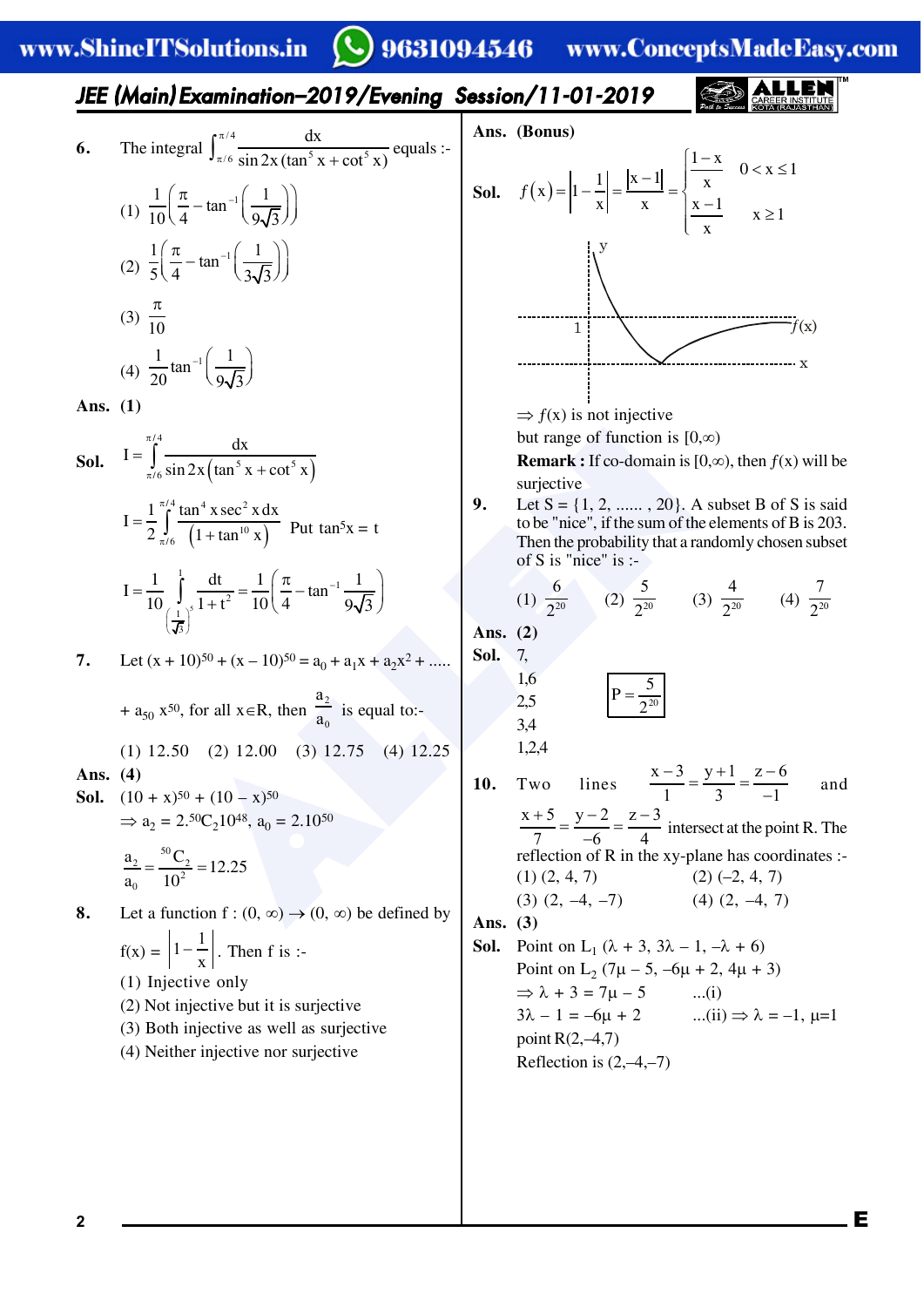# ◯ 9631094546 www.ConceptsMadeEasy.com

**EXECUTE:** The number of functions 1 from (1, 2, 3, ..., 20)  
\nonto (1, 2, 3, ..., 20)  
\nof x, where x is 1 and y is 2.00  
\n(b) 5.100  
\n**EXECUTE:** The number of functions 1 from (1, 2, 3, ..., 20)  
\n
$$
(3) 5! \times 6! \qquad (2) 5^6 \times 15
$$
\n
$$
(3) 5! \times 6! \qquad (4) 6^5 \times (15)! \qquad \Rightarrow \frac{1}{2}ln(1) -1+ \lambda \Rightarrow \lambda = -1
$$
\n**Ans.** (1)  
\n**Ans.** (2)  
\n**Ans.** (3)  
\n**Ans.** (3)  
\n**Ans.** (4)  
\n**Ans.** (1)  
\n**Ans.** (3)  
\n**Ans.** (4)  
\n**Ans.** (5)  
\n**Ans.** (6)  
\n**Ans.** (1)  
\n**Ans.** (2)  
\n**Ans.** (3)  
\n**Ans.** (3)  
\n**Ans.** (4)  
\n**Ans.** (5)  
\n**Ans.** (6)  
\n**Ans.** (7)  
\n**Ans.** (8)  
\n**Ans.** (1)  
\n**Ans.** (2)  
\n**Ans.** (3)  
\n**Ans.** (3)  
\n**Ans.** (4)  
\n**Ans.** (5)  
\n**Ans.** (6)  
\n**Ans.** (1)  
\n**Ans.** (2)  
\n**Ans.** (3)  
\n**Ans.** (3)  
\n**Ans.** (4)  
\n**Ans.** (5)  
\n**Ans.** (6)  
\n**Ans.** (7)  
\n**Ans.** (8)  
\n**Ans.** (9)  
\n**Ans.** (1)  
\n**Ans.** (1)  
\n**Ans.** (2)  
\n**Ans.** (3)  
\n**Ans.** (4)  
\n**Ans.** (5)  
\n**Ans.** (6)  
\n**Ans.** (7)  
\n**Ans.** (9)  
\n**Ans.** (1)  
\n**Ans.**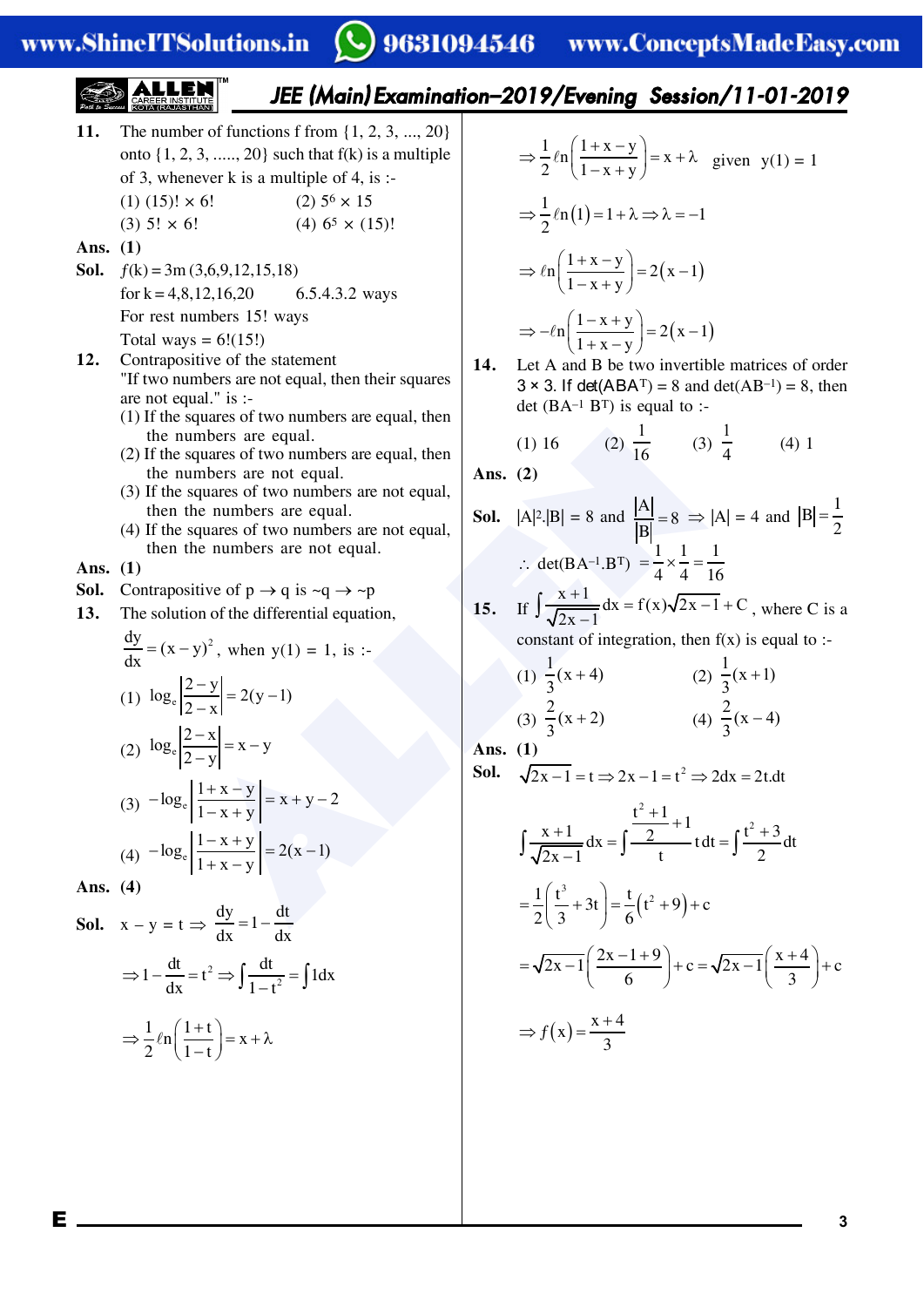## 9631094546 www.ConceptsMadeEasy.com

### JEE (Main) Examination-2019/Evening Session/11-01-2019

16. A bag contains 30 white balls and 10 red balls. 16 balls are drawn one by one randomly from the bag with replacement. If X be the number of white balls

> drawn, the  $\left(\frac{\text{mean of } X}{\text{standard deviation of } X}\right)$  is equal to: $-$

(2)  $\frac{4\sqrt{3}}{3}$  (3)  $4\sqrt{3}$  (4)  $3\sqrt{2}$  $(1)$  4

Ans.  $(3)$ 

- **Sol.** p (probability of getting white ball) =  $\frac{30}{40}$ 
	- $q = \frac{1}{4}$  and n = 16 mean = np =  $16.\frac{3}{4}$  = 12

and standard diviation

$$
= \sqrt{npq} = \sqrt{16 \cdot \frac{3}{4} \cdot \frac{1}{4}} = \sqrt{3}
$$

17. If in a parallelogram ABDC, the coordinates of A, B and C are respectively  $(1, 2)$ ,  $(3, 4)$  and  $(2, 5)$ , then the equation of the diagonal AD is:-(1)  $5x + 3y - 11 = 0$  (2)  $3x - 5y + 7 = 0$  $(3)$  3x + 5y - 13 = 0 (4) 5x - 3y + 1 = 0

Ans.  $(4)$ 

- **Sol.** co-ordinates of point D are  $(4,7)$  $\Rightarrow$  line AD is  $5x - 3y + 1 = 0$
- If a hyperbola has length of its conjugate axis equal 18. to 5 and the distance between its foci is 13, then the eccentricity of the hyperbola is :-

(2)  $\frac{13}{6}$  (3)  $\frac{13}{9}$  (4)  $\frac{13}{12}$  $(1) 2$ 

Ans.  $(4)$ 

**Sol.**  $2b = 5$  and  $2ae = 13$ 

$$
b2 = a2(e2 - 1) \Rightarrow \frac{25}{4} = \frac{169}{4} - a2
$$

$$
\Rightarrow a = 6 \Rightarrow e = \frac{13}{12}
$$

19. The area (in sq. units) in the first quadrant bounded by the parabola,  $y = x^2 + 1$ , the tangent to it at the point  $(2, 5)$  and the coordinate axes is :-

(1) 
$$
\frac{14}{3}
$$
 (2)  $\frac{187}{24}$  (3)  $\frac{37}{24}$  (4)  $\frac{8}{3}$ 

Ans.  $(3)$ 



Area 
$$
=\int_{0}^{2} (x^{2} + 1) dx - \frac{1}{2} (\frac{5}{4}) (5) = \frac{37}{24}
$$

Let  $\sqrt{3}i + i$ ,  $i + \sqrt{3}i$  and  $\beta i + (1 - \beta)i$  respectively 20. be the position vectors of the points A, B and C with respect to the origin O. If the distance of C from the bisector of the acute angle between OA

> and OB is  $\frac{3}{\sqrt{2}}$ , then the sum of all possible values of  $\beta$  is :-

> > $\boldsymbol{\Delta}$

$$
(2) 1 \t(3) 3 \t(4)
$$

Ans.  $(2)$ 

 $(1)$ 

**Sol.** Angle bisector is  $x - y = 0$ 

$$
\Rightarrow \frac{|\beta - (1 - \beta)|}{\sqrt{2}} = \frac{3}{\sqrt{2}}
$$
  
\n⇒ |2β-1| = 3  
\n⇒ β = 2 or -1  
\n1. If  $\begin{vmatrix} a-b-c & 2a & 2a \\ 2b & b-c-a & 2b \\ 2c & 2c & c-a-b \end{vmatrix}$   
\n= (a + b + c) (x + a + b + c)<sup>2</sup>, x ≠ 0 and  
\na + b + c ≠ 0, then x is equal to :-  
\n(1) - (a + b + c) (2) 2(a + b + c)  
\n(3) abc (4) -2(a + b + c)  
\n**Ans.** (4)  
\n**Ans.** (4)  
\n $\begin{vmatrix} a-b-c & 2a & 2a \\ 2b & b-c-a & 2b \\ 2c & 2c & c-a-b \end{vmatrix}$   
\nR<sub>1</sub> → R<sub>1</sub> + R<sub>2</sub> + R<sub>3</sub>  
\n $\begin{vmatrix} a+b+c & a+b+c & a+b+c \end{vmatrix}$ 

 $b-c-a$ <br>2c c-

 $2<sub>b</sub>$ 

 $2<sub>b</sub>$ 

 $c - a - b$ 

Е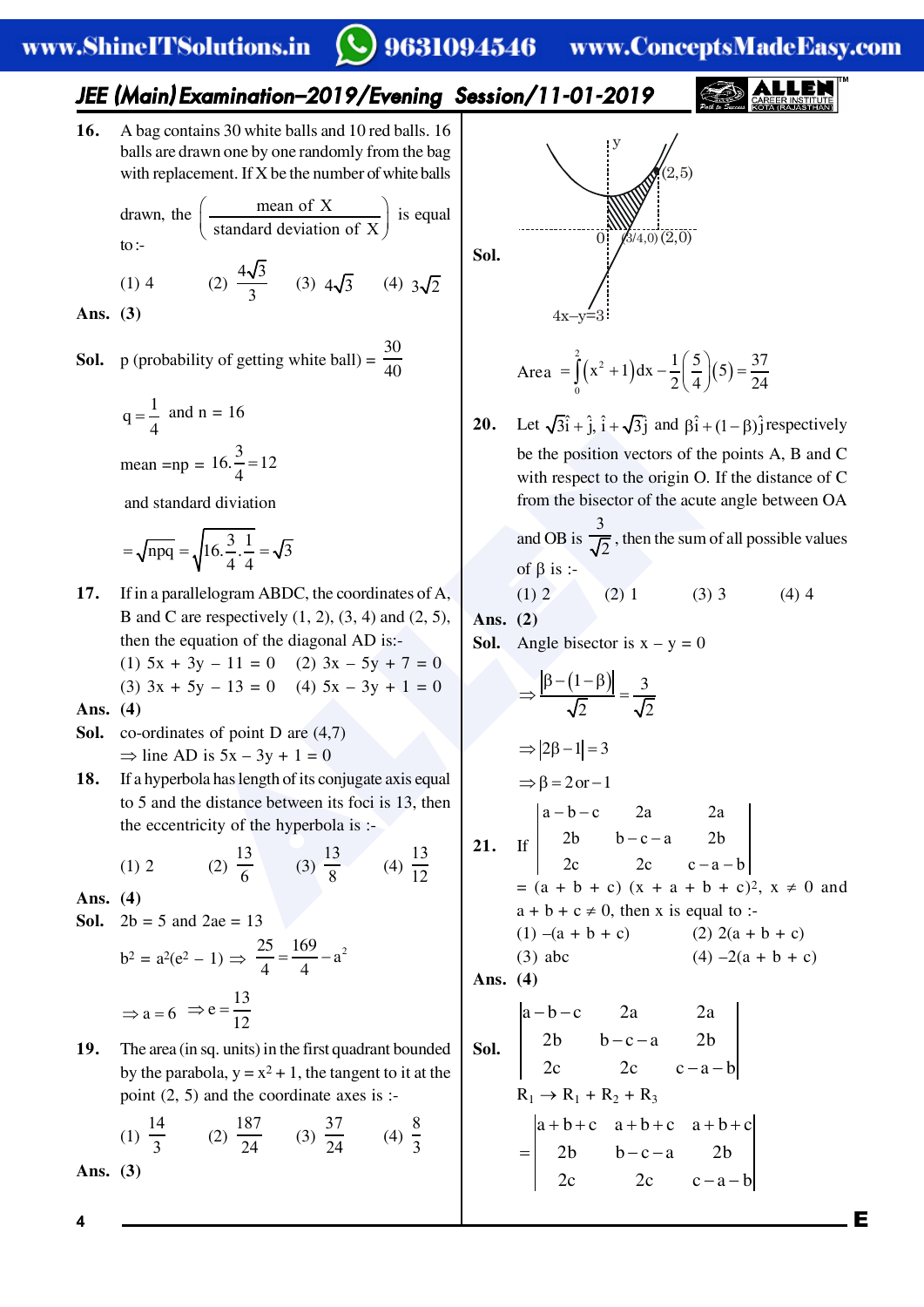**5**

**EXERCISES**  
\n
$$
= (a+b+c)(a+b+c)
$$
\n
$$
= 2a\left(1-\left(\frac{1+a}{2}\right)^{10}\right)
$$
\n
$$
= 2a\left(1-\left(\frac{1+a}{2}\right)^{10}\right)
$$
\n
$$
= 2a\left(1-\left(\frac{1+a}{2}\right)^{10}\right)
$$
\n
$$
= 2a\left(1-\left(\frac{1+a}{2}\right)^{10}\right)
$$
\n
$$
= 2a\left(1-\left(\frac{1+a}{2}\right)^{10}\right)
$$
\n
$$
= 2a\left(1-\left(\frac{1+a}{2}\right)^{10}\right)
$$
\n
$$
= 2a\left(1-\left(\frac{1+a}{2}\right)^{10}\right)
$$
\n
$$
= 2a\left(1+\frac{1+a+c}{2}\right)
$$
\n
$$
= 2a\left(1+\frac{1+a+c}{2}\right)
$$
\n
$$
= 2a\left(1+\frac{1+a+c}{2}\right)
$$
\n
$$
= 2a\left(1+\frac{1+a}{2}\right)
$$
\n
$$
= 2a\left(1+\frac{1+a}{2}\right)
$$
\n
$$
= 2a\left(1+\frac{1+a}{2}\right)
$$
\n
$$
= 2a\left(1+\frac{1+a}{2}\right)
$$
\n
$$
= 2a\left(1+\frac{1+a}{2}\right)
$$
\n
$$
= 2a\left(1+\frac{1+a}{2}\right)
$$
\n
$$
= 2a\left(1+\frac{1+a}{2}\right)
$$
\n
$$
= 2a\left(1+\frac{1+a}{2}\right)
$$
\n
$$
= 2a\left(1-\left(\frac{1+a}{2}\right)^{10}\right)
$$
\n
$$
= 2a\left(1-\left(\frac{1+a}{2}\right)^{10}\right)
$$
\n
$$
= 2a\left(1-\left(\frac{1+a}{2}\right)^{10}\right)
$$
\n
$$
= 2a\left(1-\left(\frac{1+a}{2}\right)^{10}\right)
$$
\n
$$
= 2a\left(1-\left(\frac{1+a}{2}\right)^{10}\right)
$$
\n
$$
= 2a\left(1
$$

E